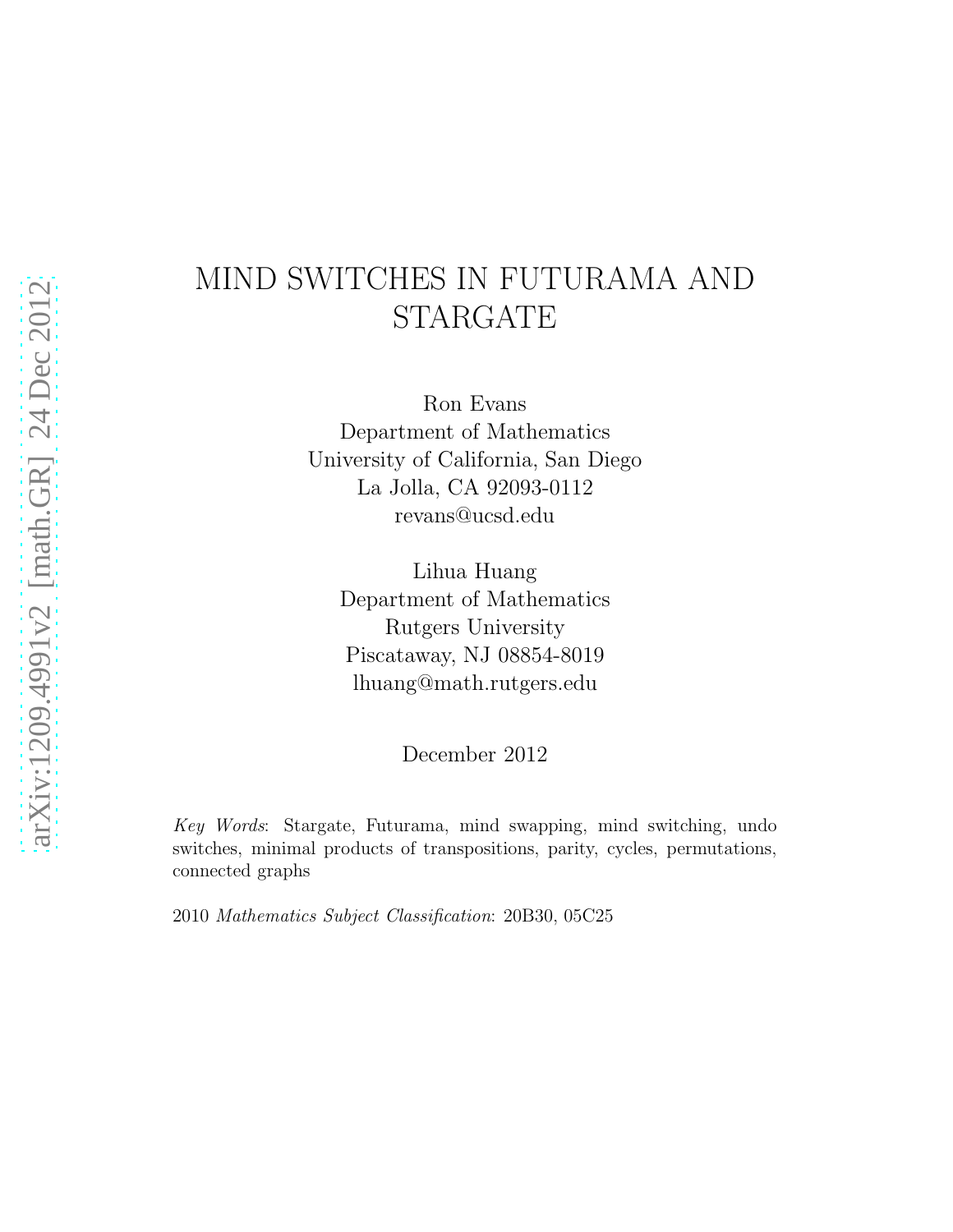#### Abstract

Let  $P$  be a permutation expressed as a product of nontrivial disjoint cycles. When writing  $P$  as a product of distinct transpositions none equal to a factor of  $P$ , what is the smallest number of transpositions that can be used? We answer this question and give applications to mind-switching problems that have arisen in connection with the popular sci-fi television series Futurama and Stargate SG-1.

#### 1 Introduction

For a permutation P expressed as a product of  $m > 1$  nontrivial disjoint cycles, let  $n \geq 2$  denote the number of entries. A paper by Mackiw [\[7\]](#page-7-0) opens with the following question: When writing  $P$  as a product of transpositions, what is the smallest number of transpositions that can be used? The well known answer is  $n - m$ ; see [\[7\]](#page-7-0), [\[6,](#page-7-1) Theorem 4].

The purpose of this paper is to answer the following related question: When writing  $P$  as a product of distinct transpositions none equal to a factor of P, what is the smallest number M of transpositions that can be used? (It can be shown that the distinctness requirement does not affect the value of M except in the case  $n = 2$ .) In Section 3, we show that M is given by

<span id="page-1-0"></span>
$$
M = \begin{cases} 5, & \text{if } n = 2\\ n - m + r + \epsilon_r, & \text{if } n > 2, \end{cases} \tag{1.1}
$$

where  $r$  is the number of transposition factors in the product  $P$ , and

$$
\epsilon_r = \begin{cases} 0, & \text{if } 2 \mid r \\ 1, & \text{if } 2 \nmid r. \end{cases} \tag{1.2}
$$

Note that  $(12) = Q$ , where  $Q := (23)(13)(23)$  has fewer than 5 factors, but this does not contradict the case  $n = 2$  of [\(1.1\)](#page-1-0), because the factors of Q are not distinct.

In Section 2, we motivate the problem of determining  $M$  by showing that [\(1.1\)](#page-1-0) can be applied to solve and extend mind-switching problems that have arisen in connection with Futurama and Stargate SG-1.

In the sequel, we sometimes write  $P = P(n, m, r)$  and  $M = M(n, m, r)$ in order to emphasize the dependence on  $n, m$ , and  $r$ .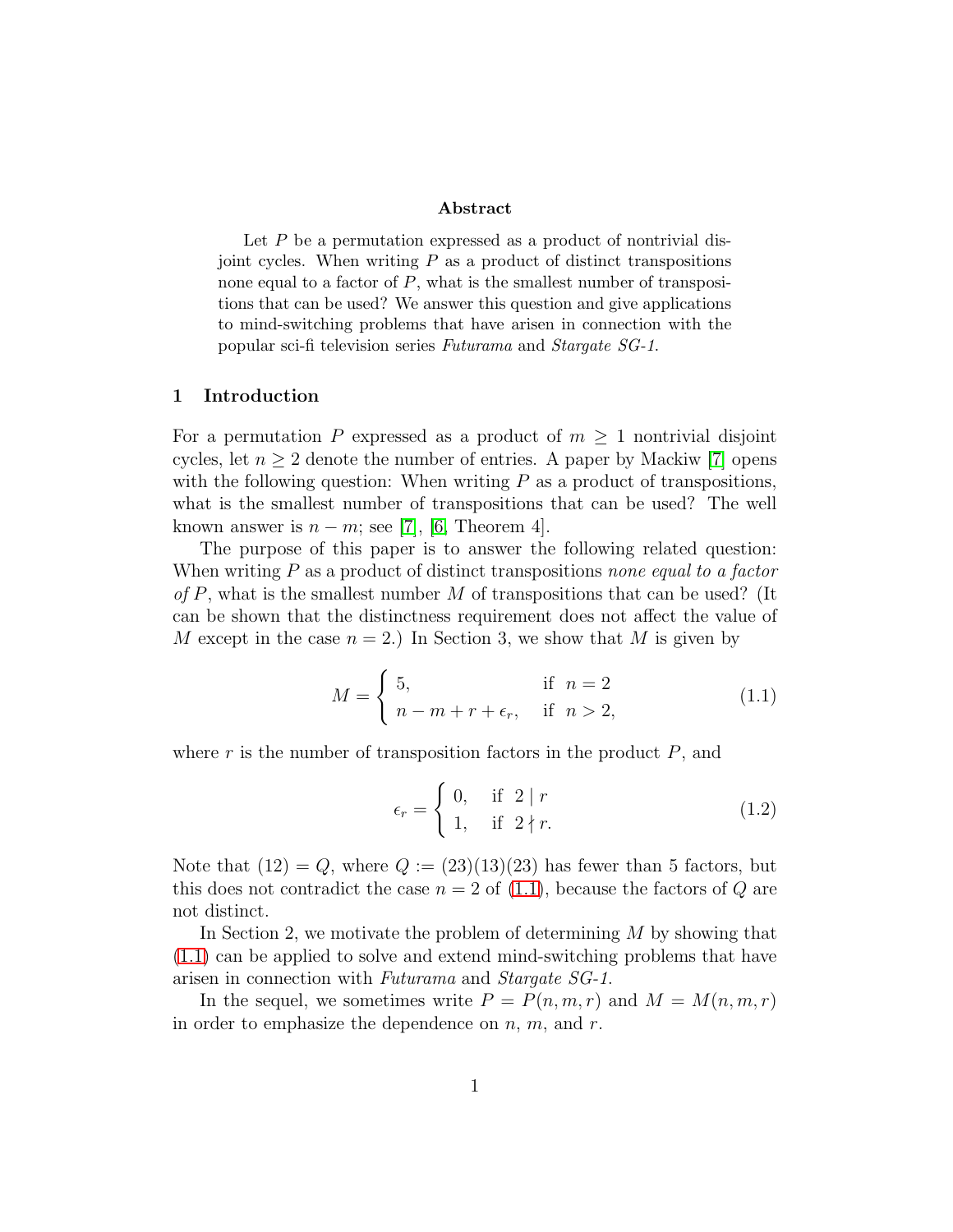#### 2 Futurama and Stargate

"The Prisoner of Benda"  $[8]$ , a 2010 episode of *Futurama*, features a two-body mind-switching machine. Any pair can enter the machine to swap minds, but the machine has the limitation that it will not work more than once on the same pair of bodies. A two-body mind-switching machine with exactly the same limitation is featured in "Holiday" [\[4\]](#page-7-3), a 1999 episode of *Stargate* SG-1. In both episodes, the participants in the mind swapping eventually wish to return to their original bodies. Brilliant characters (Globetrotters in Futurama, Captain Samantha Carter in Stargate SG-1) save the day by showing how to reverse the switching. It is natural to ask: What is the smallest number of mind switches needed to bring everyone back to normal?

We first look at a problem from *Futurama*. In "The Prisoner of Benda", nine characters take part in a mind swapping spree involving seven switches; for brevity, we name their bodies  $1, 2, \ldots, 9$ . The product

<span id="page-2-0"></span>
$$
F_9 := (45)(89)(12)(39)(56)(37)(36)
$$
\n
$$
(2.1)
$$

represents the sequence of seven switches: first the pair of bodies 3, 6 use the machine to swap minds, then the pair 3, 7, and so on. One can check that (as permutations)

<span id="page-2-2"></span>
$$
F_9 = Q_9 := (23)(19)(18)(17)(16)(15)(14)(13)(29). \tag{2.2}
$$

No factor of  $Q_9$  is a factor of  $F_9$ . Thus  $Q_9^{-1}$  provides a way to "undo"  $F_9$ using nine switches: to restore normalcy, first the pair 2, 3 swap minds, then the pair 1, 9, and so on. Note that due to the limitation of the machine, in order for a product of transpositions to undo  $F_9$ , it is necessary that it have distinct factors, none equal to a factor of  $F_9$ .

In a 2010 video [\[5\]](#page-7-4), Cambridge University mathematician James Grime asked if  $F_9$  could be undone with *fewer* than nine switches. We can apply [\(1.1\)](#page-1-0) to see that the answer is no. For

<span id="page-2-1"></span>
$$
F_9 = P = P(9, 2, 1) = (12)(3456789),
$$
\n(2.3)

and  $(1.1)$  shows that in order to write P as a product of distinct transpositions none equal to (12), one needs at least  $M(9, 2, 1) = 9$  transposition factors.

In place of  $P(9, 2, 1)$ , consider the more general permutations  $P(n, 2, 1)$ for any  $n \geq 5$ . Let  $F_n$  represent a sequence of mind switches involving bodies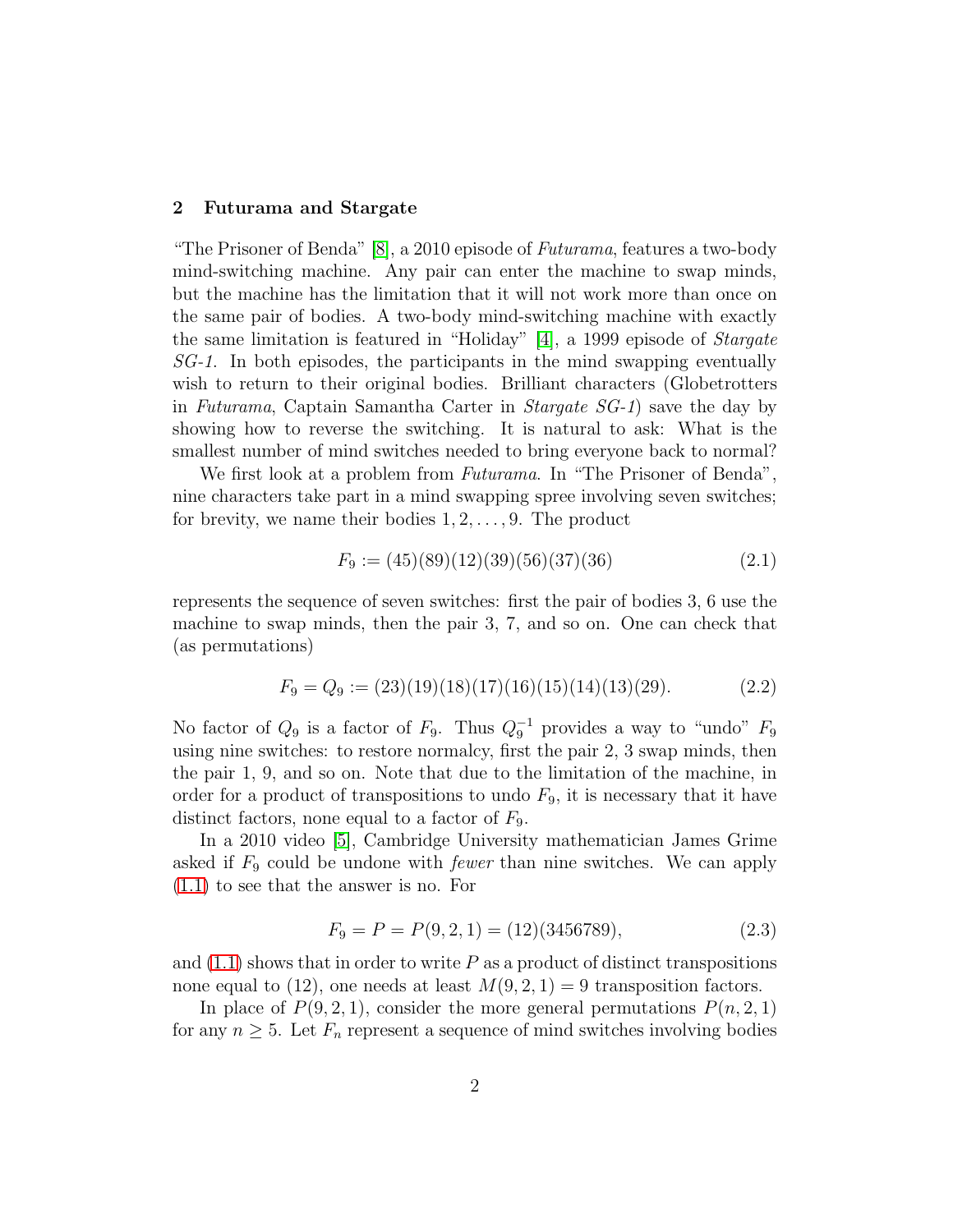$1, 2, \ldots, n$  where as in  $(2.1)$ , the pair 1, 2 swap with each other but not with anyone else. Suppose that, as in [\(2.3\)](#page-2-1),

$$
F_n = P = P(n, 2, 1) = (12)(345 \dots n).
$$

As in  $(2.2)$ , we have

<span id="page-3-2"></span>
$$
P(n,2,1) = F_n = Q_n := (23) \cdot (1n) \cdots (15)(14)(13) \cdot (2n), \qquad (2.4)
$$

and  $Q_n$  has no factor in common with  $F_n$ . Thus  $Q_n^{-1}$  provides a way to undo  $F_n$  with n switches.

Again we can apply  $(1.1)$  to see that n is the smallest possible number of switches that can undo  $F_n$ . For in order to write  $P(n, 2, 1)$  as a product of distinct transpositions none equal to (12), one needs at least  $M(n, 2, 1) = n$ transposition factors.

For solutions to other mind-switching problems arising from Futurama, see [\[3\]](#page-7-5).

We next turn to a problem from *Stargate SG-1*. In "Holiday", a crisis is created when Ma'chello tricks Daniel into swapping minds with him. In an attempt to help their colleague, Jack and Teal'c then blunder into swapping themselves. This sequence of two mind swaps can be represented by the product

$$
P = P(4, 2, 2) = (12)(34),
$$

where the bodies 1,2,3,4 stand for Teal'c, Jack, Ma'chello, and Daniel, respectively. We have

<span id="page-3-0"></span>
$$
P = (12)(34) = Q := (24)(13)(23)(14),
$$
\n(2.5)

where P and Q have no factor in common. Thus  $Q^{-1}$  serves to undo P with four switches. It is easy to check directly that  $P(4, 2, 2)$  cannot be undone with fewer than four switches.

In place of  $P(4, 2, 2)$ , consider the more general permutations  $P(2r, r, r)$ for any  $r \geq 2$ . First suppose that  $r = 3$ , and write

$$
P = P(6, 3, 3) = (12)(34)(56).
$$

We have

<span id="page-3-1"></span>
$$
P = (12)(34)(56) = Q_7 := (15)(25)(35)(46)(45)(16)(13). \tag{2.6}
$$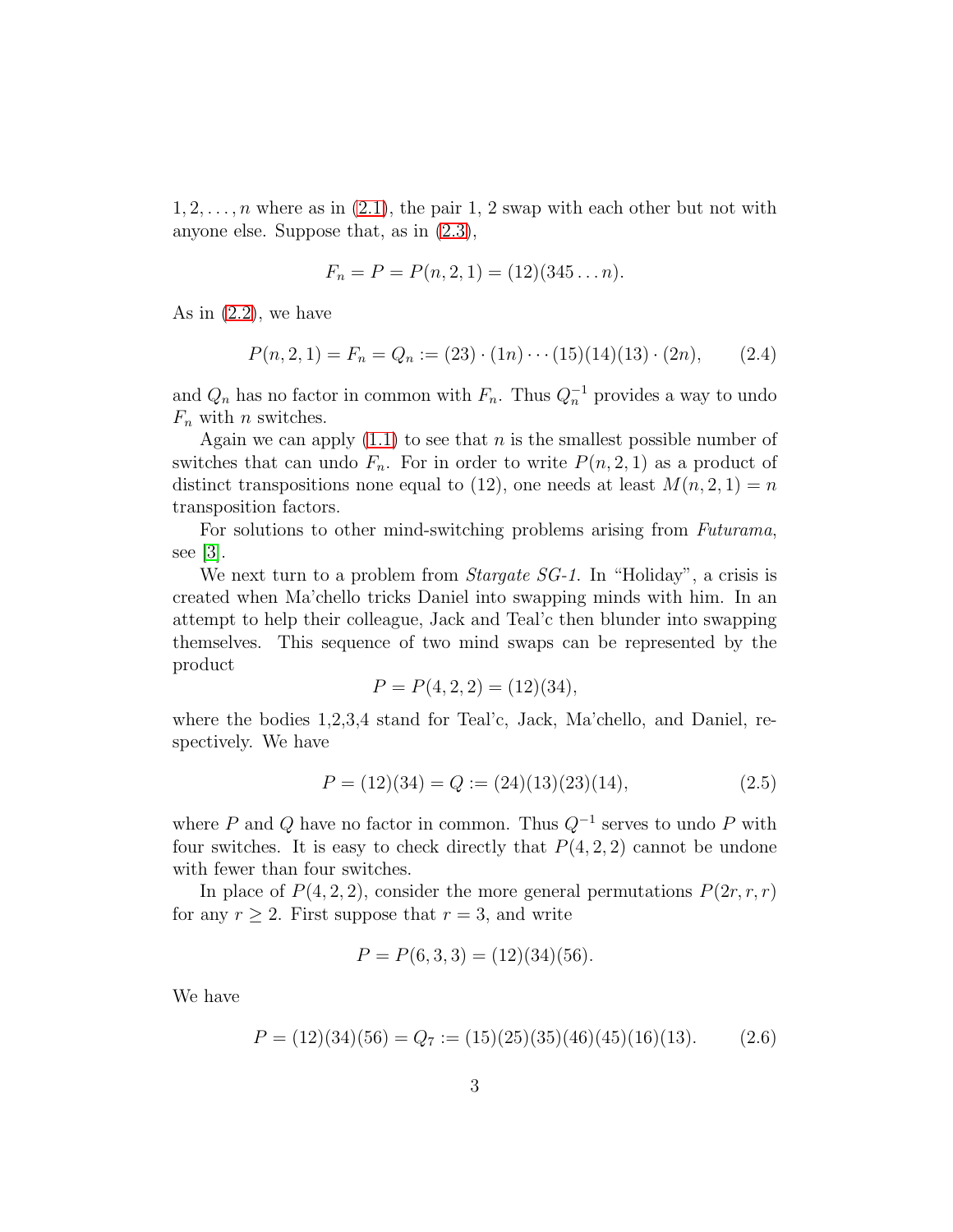The product  $Q_7$  has no factor in common with  $(12)(34)(56)$ , so  $Q_7^{-1}$  serves to undo P with seven switches.

For general  $r > 3$ , we can undo  $P = P(2r, r, r)$  as follows. If r is even, undo the first two factors of P using four transpositions (cf.  $(2.5)$ ), then repeat the process for the next two factors of  $P$ , etc. In this way, we undo P with  $2r$  transpositions. If r is odd, undo the first three factors of P using seven transpositions (cf.  $(2.6)$ ), then undo consecutive pairs of factors as in the case where r is even. In this way, we undo P with  $2r + 1$  transpositions. In summary, for any  $r \geq 2$ , the product  $P(2r, r, r)$  can be undone with  $2r + \epsilon_r$ switches.

We can apply [\(1.1\)](#page-1-0) to see that  $2r + \epsilon_r$  is the smallest possible number of switches that can undo  $P = P(2r, r, r)$ . For in order to write P as a product of distinct transpositions none equal to a factor of  $P$ , one needs at least  $M(2r, r, r) = 2r + \epsilon_r$  transposition factors.

### 3 Determination of  $M(n, m, r)$

The aim of this section is to prove the formula for  $M(n, m, r)$  given in [\(1.1\)](#page-1-0). The proof depends on an elementary result in graph theory: a connected graph on N vertices has at least  $N-1$  edges [\[2,](#page-7-6) Theorem 11.2.1, p. 163].

First consider the case  $n = 2$ , and suppose  $P = (12)$ . We can write P as a product of five transpositions, none equal to (12), as follows:

$$
P = (12) = (34)(23)(14)(13)(24).
$$

Suppose for the purpose of contradiction that  $P = (12)$  could be written as a product of u distinct transpositions, none equal to  $(12)$ , with  $u < 5$ . Then by the Parity Theorem [\[1,](#page-7-7) pp. 82, 149], we would have  $u = 3$ , so that some product of four distinct transpositions would equal the identity. This is easily seen to be impossible, so the proof is complete in the case  $n = 2$ .

From now on, let  $n > 2$ . Our object is to prove that  $M(n, m, r) =$  $n - m + r + \epsilon_r$ . We begin by showing that

<span id="page-4-0"></span>
$$
M(n, m, r) \le n - m + r + \epsilon_r. \tag{3.1}
$$

Write

$$
P(n, m, r) = (12)(34)\cdots(2r - 1, 2r)C_1\cdots C_{m-r},
$$
\n(3.2)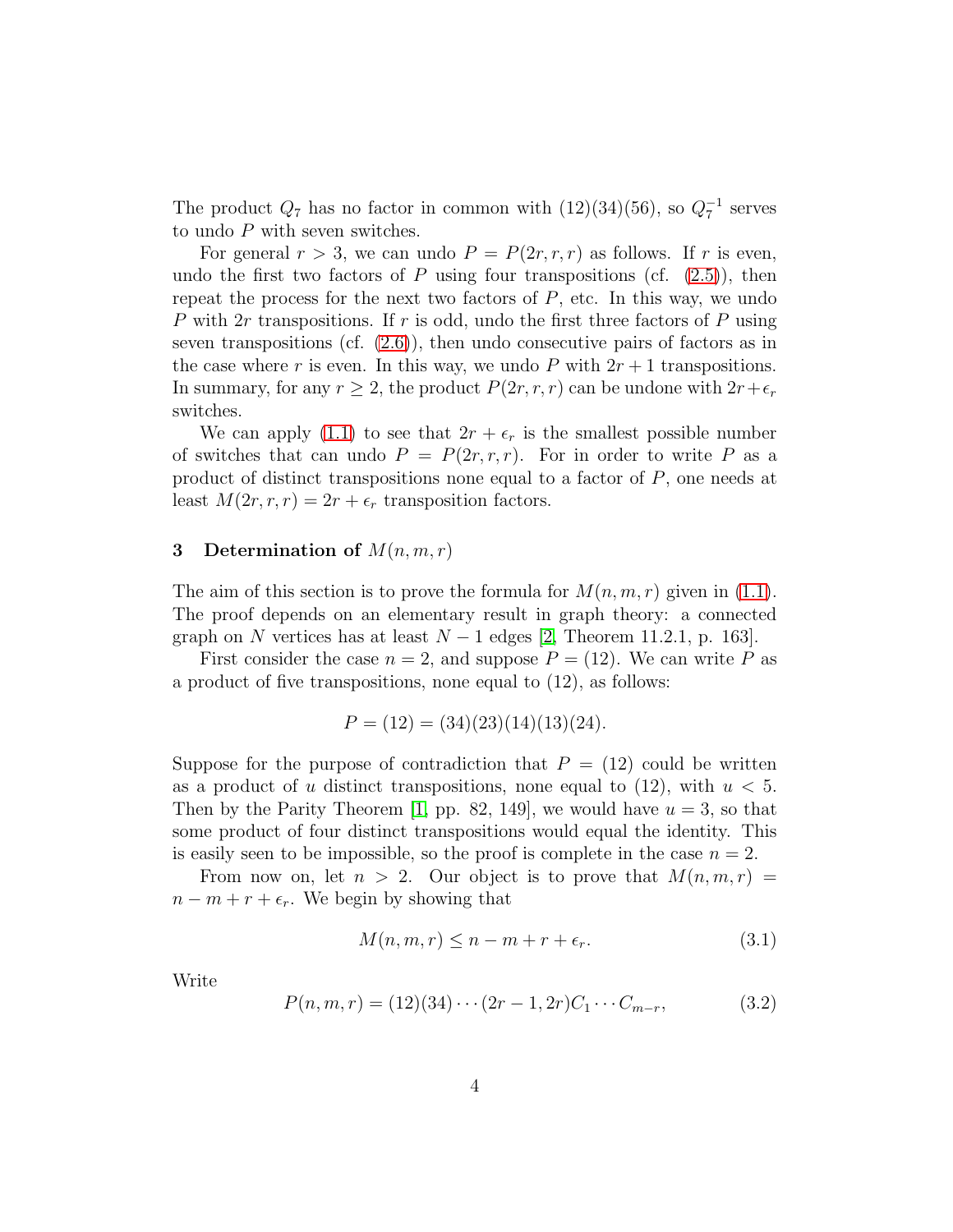where the  $C_i$  are disjoint cycles of length  $\ell_i > 2$ . Observe that

$$
\sum_{i=1}^{m-r} \ell_i = n - 2r.
$$
 (3.3)

Note also that each  $C_i$  equals a product of  $\ell_i - 1$  transpositions (for example,  $(abcdef) = (ab)(bc)(cd)(de)(ef)$ . Consequently,  $P(n, m, r)$  has parity  $n-m$ .

First consider the case  $r = 1$ . By [\(2.4\)](#page-3-2), the permutation (12) $C_1$  equals a product of  $2 + \ell_1$  distinct transpositions, none equal to (12). Thus  $P(n, m, 1)$  $=(12)C_1 \cdots C_{m-1}$  equals a product of

$$
2 + \ell_1 + \sum_{i=2}^{m-1} (\ell_i - 1) = n - m + 2
$$

distinct transpositions, none equal to  $(12)$ . This proves  $(3.1)$  in the case  $r=1$ .

Next let  $r > 1$ . The penultimate paragraph of Section 2 shows that when  $r > 1$ ,  $Y := (12)(34) \cdots (2r - 1, 2r)$  can be written as a product of  $2r + \epsilon_r$ distinct transpositions, none equal to a factor of Y. Thus  $P(n, m, r)$  equals a product of

$$
2r + \epsilon_r + \sum_{i=1}^{m-r} (\ell_i - 1) = n - m + r + \epsilon_r
$$

distinct transpositions, none equal to a factor of  $P(n, m, r)$ . This completes the proof of [\(3.1\)](#page-4-0).

It remains to prove the reverse inequality

<span id="page-5-0"></span>
$$
M(n, m, r) \ge n - m + r + \epsilon_r. \tag{3.4}
$$

We need only prove

<span id="page-5-1"></span>
$$
M(n, m, r) \ge n - m + r;
$$
\n<sup>(3.5)</sup>

indeed, [\(3.4\)](#page-5-0) and [\(3.5\)](#page-5-1) are equivalent by the Parity Theorem, since  $P(n, m, r)$ has parity  $n - m$ . Hence, supposing that  $P = P(n, m, r)$  equals a product Q of w distinct transpositions, none equal to a factor of  $P$ , our aim is to show that  $w \geq n - m + r$ .

Let G be a graph whose vertex set  $V(G)$  is the set of entries in  $Q$ , and whose edges [ij] correspond to the w factors (ij) of Q. Since  $P = Q$ , the set  $V(G)$  contains all the entries in P, and  $V(G)$  may contain other "outside"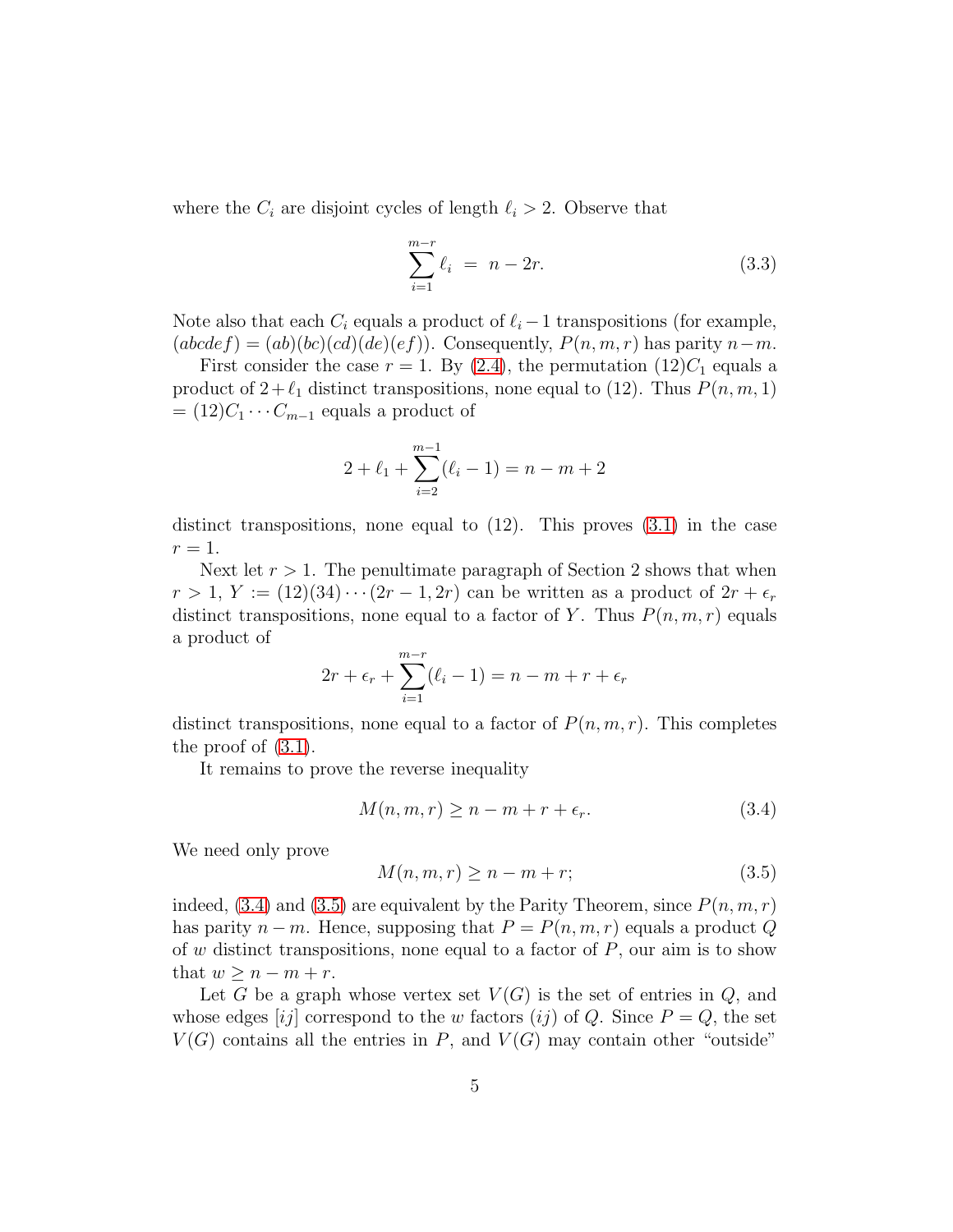entries as well. For each i with  $1 \leq i \leq m-r$ , G has a connected component  $G_i$  such that  $V(G_i)$  contains all of the entries in the cycle  $C_i$ . Let H denote the union of the components  $G_i$ . (View H as empty if  $m = r$ .) The set  $\{1, 2, \ldots, 2r\} \subset V(G)$  can be written as a disjoint union

$$
\{1, 2, \dots, 2r\} = A \cup B,\tag{3.6}
$$

where  $A \subset V(H)$  and B is disjoint from  $V(H)$ . For the cardinalities, write  $\alpha := |A|, \beta := |B| = 2r - \alpha.$ 

Since  $V(H)$  contains the  $n-2r$  entries in the cycles  $C_i$ , we have  $|V(H)| \ge$  $n-2r + \alpha$ . By [\[2,](#page-7-6) Theorem 11.2.1, p. 163], each  $G_i$  contains at least  $|G_i| - 1$ edges. Therefore, since the graph H is the disjoint union of at most  $m - r$ distinct components  $G_i$ , the number of edges in H is at least

$$
(n-2r+\alpha)-(m-r)=n-m+\alpha-r.
$$

It follows that Q has at least  $n - m + \alpha - r$  distinct transposition factors whose entries are all in  $V(H)$ .

If each  $b \in B$  occurs at least twice as an entry in  $Q$ , then we obtain the desired lower bound

$$
w \ge (n - m + \alpha - r) + \beta = n - m + r.
$$

Thus suppose that B contains "singletons", i.e., elements that occur only once as entries in  $Q$ . (For example, in  $(2.6)$ ,  $Q_7$  has the singleton 2.)

A singleton  $b \in B$  is paired in Q with some  $c \in V(G)$ , that is, Q has a factor (cb). Since  $b \notin V(H)$ , we have  $c \notin V(H)$ . Let  $S(c) := \{b_1, \ldots, b_k\}$  be the set of all singletons in  $B$  that are paired with  $c$ , and let

$$
(cb1), (cb2), ..., (cbk)
$$

be transpositions appearing in that order in the factorization of Q. Since P and Q have no factor in common, the permutation P cannot map the singleton  $b_1$  to c. Thus c occurs as an entry in Q to the left of the factor  $(cb_1)$ . Similarly, P cannot map c to the singleton  $b_k$ , so c occurs as an entry in Q to the right of  $(cb_k)$ . Therefore c occurs at least  $k + 2$  times as an entry, so that all together, the elements in  $\{b_1, \ldots, b_k, c\}$  fill at least  $2(k+1)$  slots in Q.

If B contains another singleton  $b' \notin S(c)$ , then repeat this procedure with an element  $c' \in V(G)$  that is paired with b'. Note that  $S(c')$  is disjoint from